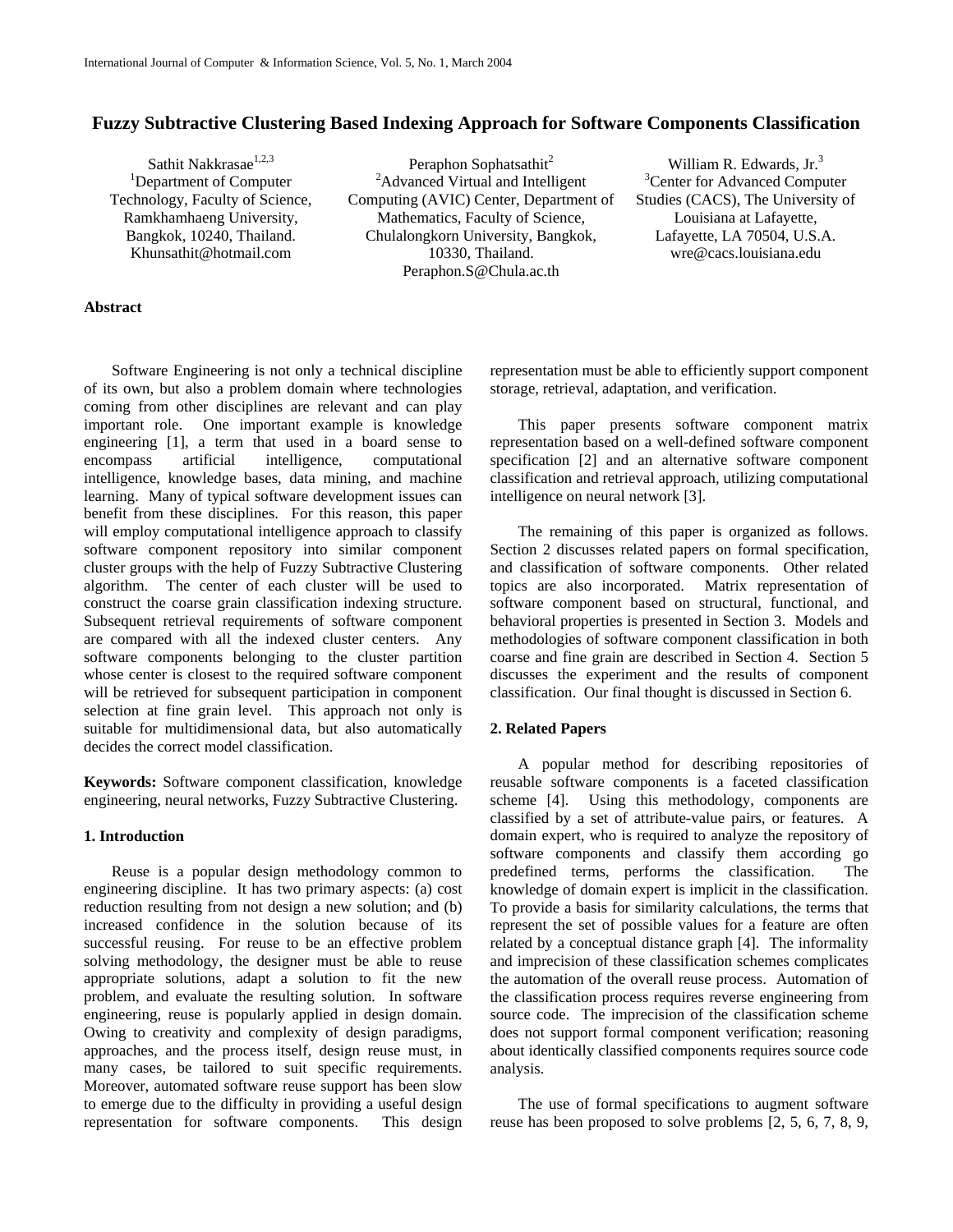10, 11]. There are many benefits to applying formal methods to software reuse. First, formal specifications provide an explicit representation of structure, function, and behavior of a software component free from many implementation details. This is valuable because structure, function, and behavior are the primary point of interest when determining reusability. Next, the expressiveness of formal specification languages allows precision beyond that of faceted classification. Equivalent specifications perform equivalent properties of software component (structural, functional, and behavioral). Finally, formal specifications and their associated formal system provide a basis for automated reasoning. A formal specification defines the structure, function, and behavior in terms of a domain model. A collection of axioms that define the data types and operations used in the system. Formal reasoning based on the domain model can be used logically verify the reusability of a software component.

This paper proposes a systematic approach for classifying software components in the form of machine learning through computational intelligence such as neural networks, fuzzy logic, and artificial intelligence. Some suggest Self-Organizing Map (SOM) [1, 12] for software component classification. However, there are limitations on this method:

- Its determination is not based on optimizing any model of process or its data;
- Prototype parameters may be severely affected by noise from data points and outliners. This is due to the fact that learning rates in SOM are computed as a function of the number of input presentations and node positions in the grid, while they are independent of the actual distance separating the input pattern from the cluster template;
- The size of the output lattice, the step size, and the size of the resonance neighborhood must vary empirically from one data set to another to achieve useful results; and
- It should not be employed in topology-preserving mapping when the dimension of the input space is larger than three [13].

Other popular classifying techniques are also take into account, such as Fuzzy C-Means clustering technique, which is a simple and straightforward approach but requires two predefined clusters where every data point membership depends on membership grade. It is clear from existing approaches that clustering technique is the fundamental building block of data classification. As such, we proposed Fuzzy Subtractive Clustering (FSC) technique [14] which is a fast one-pass algorithm for estimating the number of clusters and cluster centers in a set of data [15] to preprocess the software components. Once the software component groups are formed, classification process can proceed.

#### **3. Software Component Representation**

The proposed approach employs a formal specification [2] describing three properties of component, namely, structural, functional, and behavioral properties, free from most implementation details. These specifications are denoted in matrix form to support classification in the component repository. Subsequent retrieval of the desired component will utilize the same matrix to find the appropriate matching. As such, we will present a formulation of the classification matrix below.

Define software component *X* to be  $X = (S, F, B)$ 

where *S* denotes structural properties, *F* denotes functional properties, and *B* denotes behavioral properties. Each property is a list of the form

$$
S = \{ S_1, S_2, S_3, ..., S_m \},
$$
  
\n
$$
F = \{ F_1, F_2, F_3, ..., F_n \},
$$
 and  
\n
$$
B = \{ B_1, B_2, B_3, ..., B_p \},
$$
 respectively.

Each member of the list *S*, *F*, and *B* is also a list of the form

*S<sub>i</sub>*= { *S<sub>i,1</sub>* , *S<sub>i,2</sub>* , *S<sub>i,3</sub>* , ... , *S<sub>i,ui</sub>* }, 1 ≤ *i* ≤ *m* and S<sub>i,j</sub> ∈ *D*(*S<sub>i</sub>*)  $F_i = \{ F_{i,1}, F_{i,2}, F_{i,3}, \ldots, F_{i,\nu i} \}, 1 \leq i \leq n \text{ and } F_{i,j} \in D(F_i)$  $B_i = \{ B_{i,1}, B_{i,2}, B_{i,3}, \ldots, B_{i,wi} \}, 1 \le i \le p \text{ and } B_{i,j} \in D(B_i)$ and  $u_i$ ,  $v_i$ , and  $w_i$  denote the number of members within  $S_i$ , *Fi*, and *Bi*, respectively. Each member is ordered from left to right, followed by the software component specification [2].  $D(S_i)$ ,  $D(F_i)$ , and  $D(B_i)$  define separate equivalent classes (*EC*). For example, a system designer may wish to define a family of data objects to be stack-like, all belong to equivalent class of *LIFO*. This formulation entails a set of equivalent classes to be predefined within a component repository system by designers or developers.

Two preamble assumptions of our component repository stipulate that the number of elements in the set of equivalent classes for a given software component be finite, and that the number of each equivalent class in each property of the components be known. Denote the number of each structural, functional, and behavioral equivalent class properties by  $T_{Si}$ ,  $T_{Fi}$ , and  $T_{Bk}$ , where  $1 \le i \le m$ ,  $1 \le j \le n$ *n*, and  $1 \leq k \leq p$ , respectively, we define property matrix representation as follows:

 $Col_s = \text{Max}(T_{Si} , 1 \le i \le m)$ ,  $Row_s = m$  $Col\_f = T_{F1}$ ,  $Row\_f = 1 + \sum_{i=2}^{n} T_{Fi}$  $Col\_b = T_{B1}$ ,  $Row\_b = 1 + \sum_{i=2}^{p} T_{Bi}$ 

A software component matrix *X* can be written as follows:

 $C = (S_{Row\_s \times Col\_s}$ ,  $F_{Row\_f \times Col\_f}$ ,  $B_{Row\_b \times Col\_b}$ For example, suppose  $S = \{ S_I \}$ ;  $T_{SI} = 5 (S_I)$  represents the component name in structural property of software component),  $F = \{F_1, F_2, F_3\}$ ;  $T_{F1} = 5$ ;  $T_{F2} = 10$ ;  $T_{F3} = 10$  $(F_1, F_2, F_3$  represent the function name, input, and output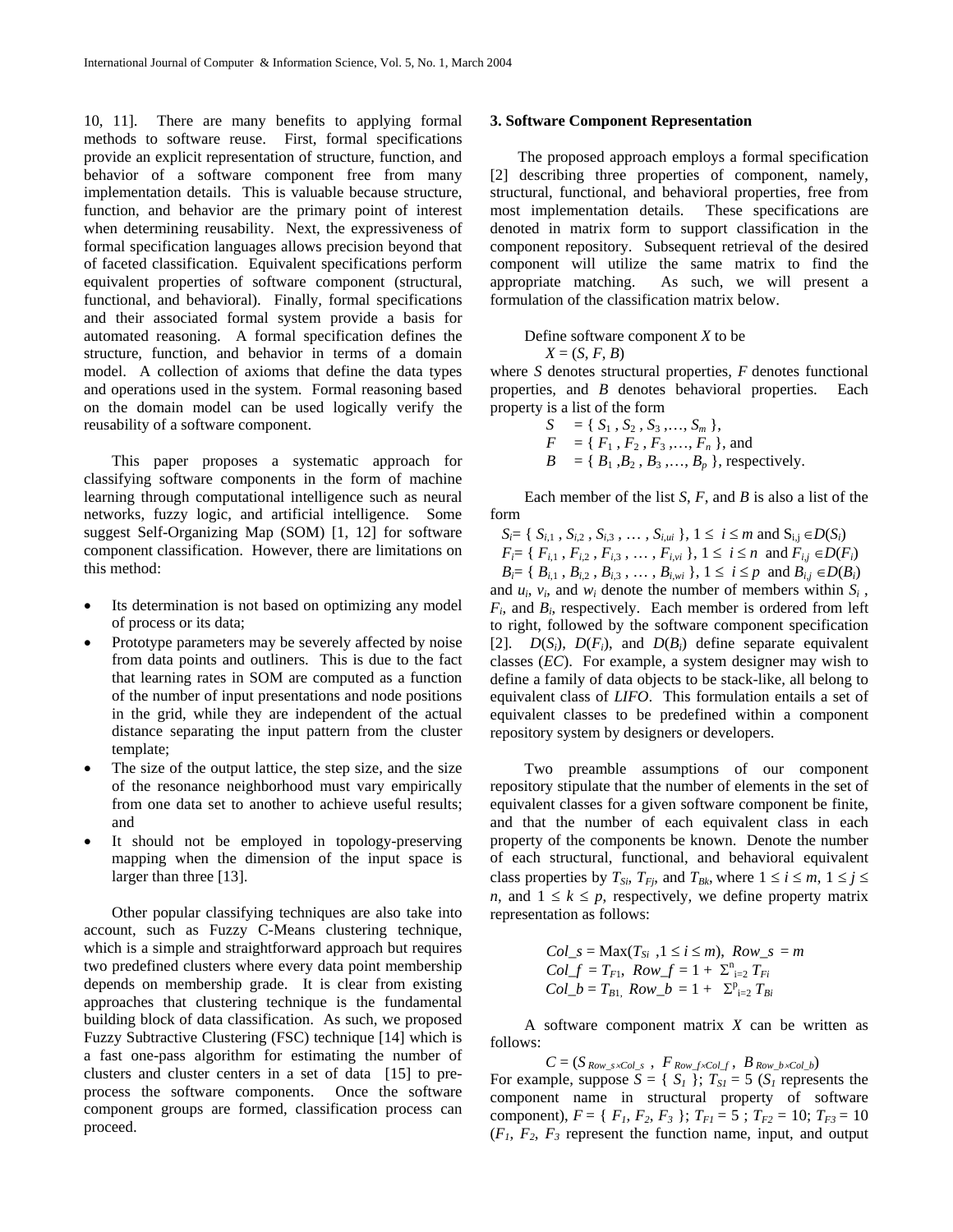property of software component),  $B = \{B_1, B_2\}$ ;  $T_{BI} = 5$ ;  $T_{B2} = 10$  ( $B_1$ ,  $B_2$  represent the behavioral name and action in behavioral property of software component). We further assume that *C* is made up of 3 functions and 4 behaviors as follows:

$$
C_{SI} = \{ S_{I,I} \}
$$

is the component structure name  $S_l$  of *C* that contains  $S_{l,l}$ . Similarly, the function name  $F_1$ , input  $F_2$ , and output  $F_3$  of C that represent the functional properties are positional arranged in matrix form as follows:

 $C_{FI} = \{F_{I,1}\}$  $C_{F2} = \{F_{2,1}, F_{2,2}, F_{2,3}\}$  $C_{F3} = \{ F_{3,2}, F_{3,2} \}$ Similarly, function 2 becomes  $C_{FI} = \{F_{1,2}\}\$  $C_{F2} = \{ F_{2,3}, F_{2,10} \}$  $C_{F3} = \{ F_{3,2}, F_{3,10} \}$ and function 3  $C_{FI} = \{F_{1,5}\}\$  $C_{F2} = \{F_{2,1}, F_{2,7}\}$  $C_{F3} = \{ F_{3,9}, F_{3,10} \}$ Similarly, the behavioral properties are denoted by  $C_{BI} = \{ B_{I,I} \}$  $C_{B2} = \{ B_{2,2}, B_{2,3}, B_{2,5} \}$ Behavior 2 becomes  $C_{BI} = \{ B_{I,3} \}$  $C_{B2} = \{ B_{2,3}, B_{2,3}, B_{2,6} \}$ Behavior 3 becomes  $C_{BI} = \{ B_{I,4} \}$  $C_{B2} = \{ B_{2,5}, B_{2,5}, B_{2,8}, B_{2,9} \}$ and behavior 4  $C_{BI} = \{ B_{I,5} \}$  $C_{B2} = \{ B_{2,2}, B_{2,3}, B_{2,7}, B_{2,10} \}$ 

The software component matrix is formed by concatenating individual  $i^{\hat{h}}$  component vertically. Thus,  $S =$  ${C_{SI,n}}$  where *n* denotes the column,  $F = {C_{FI,n}}$  concat  $C_{F2, n}$  concat  $C_{F3, n}$ , and  $B = \{ C_{BI, n}$  concat  $C_{B2, n}$  concat  $C_{B3, n}$  concat  $C_{B4, n}$  }. Any missing property columns are denoted by zero. The resulting matrices *S*, *F,* and *B* are depicted in Figure 1.

Based on the above example, the algorithm for component matrix formulation proceeds as in Figure 2, where *Fnum* denotes the number of function in software component and *Bnum* denotes the number of behavior in the component. The final matrix becomes

 $X = (S, F, B)$ 

This matrix will be transformed for use by subsequent proposed neural network computations.

#### **4. Software Component Classification**

Our approach for component classification is based on how software component is reused through the reuse model in order to establish a classification framework over the



**Figure 1. Software Component Matrix Representation** 

First: S Row s×Col\_s

```
For i = 1 to m
     For j = 1 to T_{Si}S (i,j) = 1 (S<sub>i</sub> has l terms in equivalent class j)
```
Second:  $F_{Row_f \times Col_f}$ 

```
For i = 1 to Fnum
Begin 
   j = Eq\_class_number(function(i))F(1,j) = 1For k = 2 to Row_f
         F(k,j) = m (F_j has m terms in equivalent class k)
 End for I
```
Third: B Row\_b<sup>×</sup>Col\_b

```
For i = 1 to Bnum
Begin 
    j = Eq\_class_number(function(i))B(1,j) = 1For k = 2 to Row b
         B(k,j) = p(B_j) has p terms in equivalent class k)
End for I
```
#### **Figure 2. Matrix Calculation Algorithm**

applicable component domain. We employed formal notations presented in [2] to represent component class, along with an example to demonstrate the applicability of the proposed framework. Various components are then grouped by coarse grain criteria (structure, function, and behavior) to form component clusters. We measured classification correctness by means of recall and precision techniques. If the result is satisfactorily, we proceed to fine grain classification to ensure proper reuse indicator assignment for the designated component or components are being retrieved from the cluster.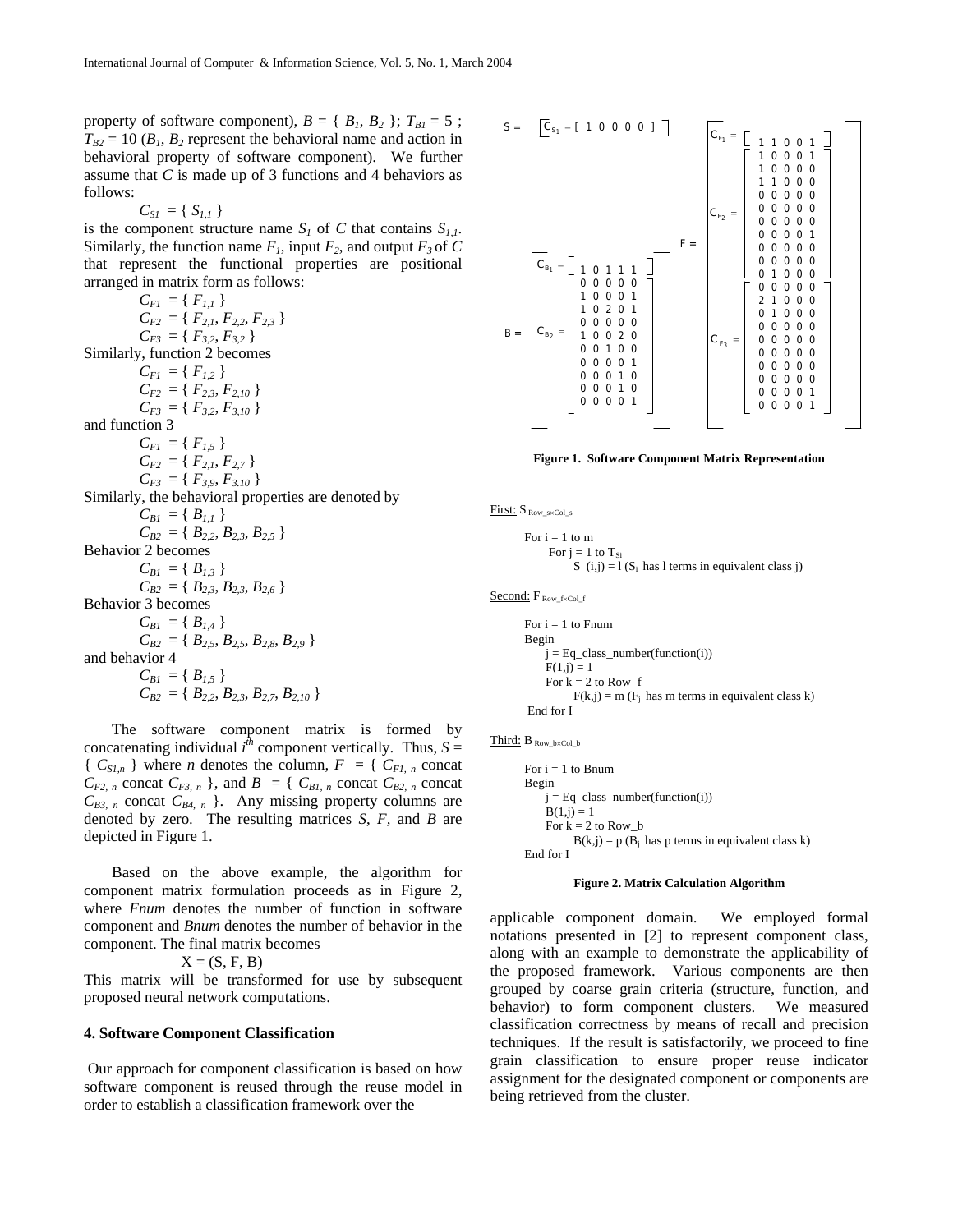## **4.1 Software Reuse Model**

The software reuse model encompasses a repository which stores formal specifications of software components and retrieval mechanisms to facilitate component checkin/check-out during the development process. The underlying principle of the proposed classification scheme relies on component similarity comparison that is derived from a user-defined classification function. This offers a quantitative technique to enumerate the component suitability in coarse grain level. Assessment begins by representing software components in matrix form. This permits quantitative evaluation of the requirement specification of the designated component and the components stored in the repository, based on the requirement specification of the cluster component. Subsequent classification process will sort out the closest matched component for reuse purpose. Detail on how classification and retrieval are described in the next section. Evaluation is performed using FSC algorithm to arrive at a similarity value. This process is depicted in Figure 3.

## **4.2 Coarse Grain Level Software Component Classification Techniques**

The three properties used to classify software components are component structure, function, and behavior. The component structure is made up of a component name, a subcomponent name, a class name, a signature, and an interaction name. The component function consists of a function name, input parameters, local variables, output parameters, and pre/post expressions. The component behavior is composed of a behavior name, a state name, and an action name. These properties are represented in matrix form described in Section 3.

The classification process starts by dividing software components into groups using FSC algorithm. These clusters are used to construct the index structure as shown in Figure 4. Searching for the closest match between the specified requirement and those in the index yields optimal software component retrieval. When a match is found, all components belonging to that cluster are retrieved. In general, more than one match may result. A fine grain certification step is required to ensure the best candidate being retrieved. Details on how certification proceeds will be postponed till Section 4.3.

Two measures of software component retrieval performance used in this paper are recall and precision [16]. Recall is the ratio of the number of relevant items retrieved to the total number of relevant items in the repository. High recall indicates that relatively few relevant software components were overlooked. Precision is the ratio of the number relevant items retrieved to the total number of items retrieved. High recall indicates that relatively few relevant software components were overlooked. Precision is the



**Figure 3. Software reuse model** 



**Figure 4. The n cluster partitions generated by FSC algorithm. The black dots and double line black dots denote software components and cluster centers, respectively** 

ratio of the number relevant items retrieved to the total number of items retrieved. High precision means that relatively few irrelevant software components were retrieved. In general, there is tradeoff between precision and retrieval. The goal is to find a practical balance between the two. The relevance condition is fundamental to the evaluation of a retrieval system.

It was also informative to observe the number of software components retrieved by the system. This number can help estimate the load that would be placed on the designer to interpret the results of a query in an interactive system, or similarly, the search space that would be faced by an adaptation system when considering software component compositions.

Given a set of a priori clusters  $C = {c_1}^n$  and the calculated FSC clusters,  $C' = {c'}_1^m$ , the performance measures of FSC is defined as follows [17]:

*Recall = Number of target software components retrieved / Number of target software components* 

$$
= \sum_{c_j \in C \setminus c_j \in C} \frac{c_j \cap c_j}{\# c_j} \qquad \qquad Eq \textbf{(1)}
$$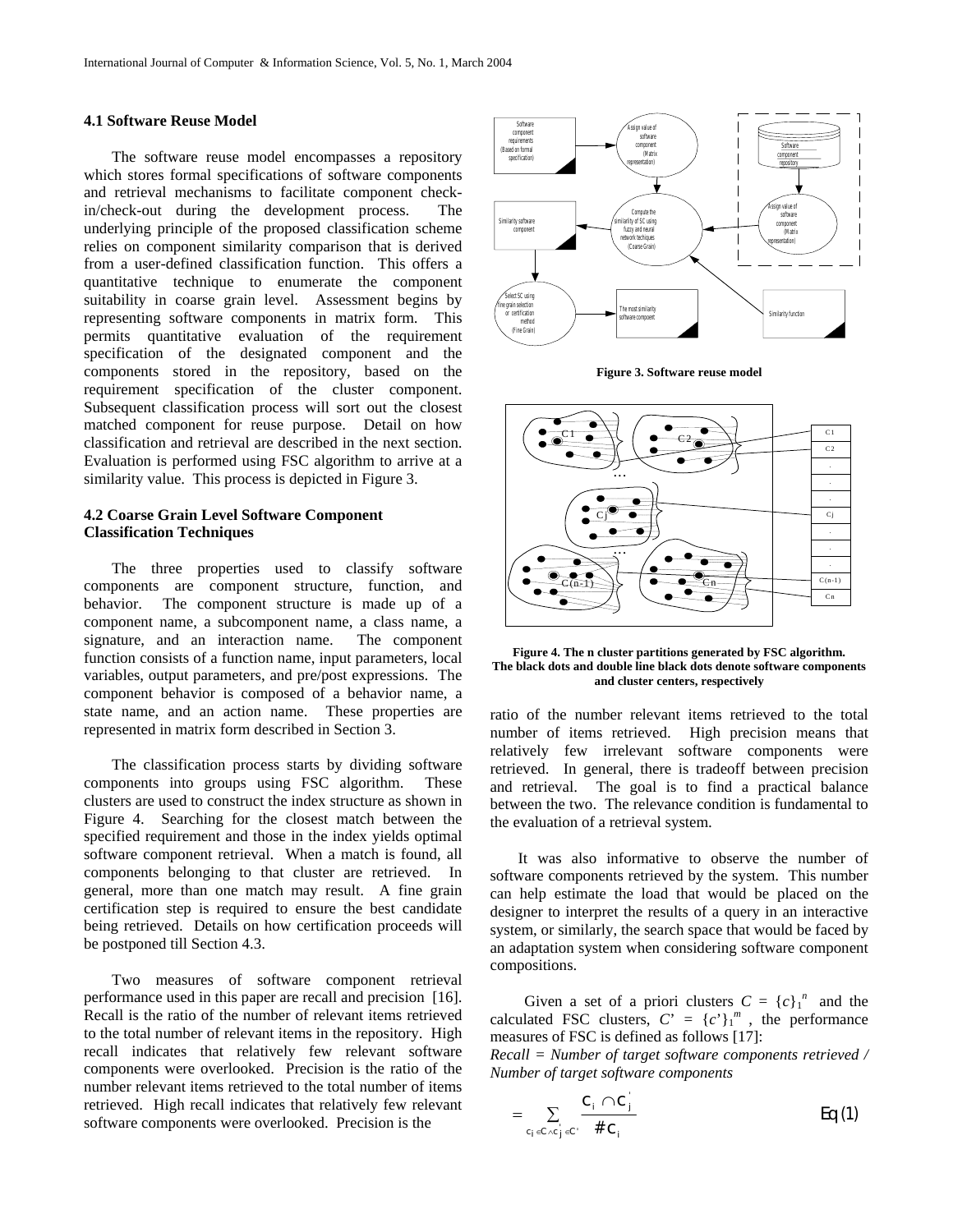*Precision = Number of target software components retrieved / Number of software components retrieved* 

$$
= \sum_{c_j \in C \land c_j' \in C'} \frac{c_j \cap c_j'}{\# c_j'} \qquad \qquad Eq \text{ (2)}
$$

where  $\#c_i$  denoted the number of elements on cluster  $c_i$  and  $0 \le$  *recall, precision*  $\le$  1. Based on the above definitions, recall expresses the ratio of the target repository objects being actually retrieved out of all the expected target repository objects, whereas precision indicates the ratio of target repository objects to the retrieved set. For example, there are 10 repository objects and 4 of them are prespecified as target repository objects. Given a query retrieving 5 objects and 3 out of those five objects are target objects. In this case, recall is 0.75 and precision is 0.6. The higher the recall and precision get the more accurate the method for retrieval becomes. We can calculate the accuracy for each FSC clusters based on the information pertaining to their natural clusters. The response time of the system was measured to determine the practicality of the method. For each measured quality, the minimum and median were calculated from every scenario in the experiment, which will be discussed in Section 5.

## **4.3 Fine Grain Level Software Component Selection Technique**

In this level, we will try to find the most suitable software component for reuse. The degree of significance defined by user will be used as the selection criteria. The following notations will be given:

- $\varnothing$ ,  $\varnothing$ <sub>f</sub>, and  $\varnothing$ <sub>h</sub> are the degree of significance of structural, functional, and behavioral properties, respectively, satisfying  $0 \le \emptyset_s$ ,  $\emptyset_t$ ,  $\emptyset_h \le 1$  and  $\emptyset_s + \emptyset_t +$  $\varnothing_h = 1$ . The degree of significance depends on system environment under which developers can define in accordance with the underlying system;
- $N_r$  is the number of retrieved software components from the cluster whose center is closest to the required software component;
- $X_i$  is the  $i^{th}$  retrieved software component in the component matrix described in Section 3, i.e.,  $X_i = (S,$ *F*, *B*) where  $1 \le i \le N_r$ ;
- $X_r$  is the component requirements; and
- *SC* is the most suitable software component which can be determined as follows:

$$
SC = X_{\text{reuse}} \qquad \qquad Eq \text{ (3)}
$$

where the value of reuse can be computed from

$$
\text{reuse} \quad = \text{arg} \quad \min_{1 \leq i \leq N_f} \big( \sum_{\rho = S, F, B} \phi_{\rho} \mid \mid \mathcal{X}\rho_{\rho} - \mathcal{X}\rho_{\rho} \mid \mid \quad \big) \quad \text{Eq (4)}
$$

#### **5. Experiment**

#### **5.1 Data Collection**

One hundred software component specification data were generated by uniform distribution generator. The data were arranged in matrix form suitable for the proposed algorithm described in Section 3. Components were classified according to their structural, functional, and behavioral properties, which in turn, were grouped into appropriate equivalent classes. In so doing, each component data vector encompassed 1320 dimensions.

The data set was divided into two groups, namely, 50 training set and 50 test set. Each data vector was normalized within [0,1] according to

$$
V_{\text{new}} = \frac{V_{\text{old}} - V_{\text{min}}}{V_{\text{max}} - V_{\text{min}}} \qquad \qquad \text{Eq (5)}
$$

where  $v_{new}$  is the new value of the designated variable for that data point,  $v_{old}$  is the old value of the data point,  $v_{min}$  is the minimum value of the variable from all data points, and  $v_{max}$  is the maximum value of the variable from all data points.

### **5.2 Cluster Center Detection**

We selected FSC approach to determine cluster centers using parameter  $r_a = 14$ . This value is the maximum distance between any two points within the same cluster, yet less than the distance between any two points from different clusters where each point belongs. The multiplier *Sqsh* = 1.25 is the default squash factor value of MATLAB 5.3.

The criteria for cluster center consideration are based on acceptance and rejection ratios. Acceptance ratio is the fractions of the potential first cluster center above which another data point will be accepted. Rejection ratio is the condition to reject a data point to be a cluster center, obtained from the fraction of the potential first cluster center below which a data point will be rejected as a cluster center. We chose 0.5 as the accepted ratio (default value from MATLAB version 5.3) for the first cluster center. We chose the rejection ratio  $(\eta)$  between 0.15-0.5 to derive other cluster centers. The resulting rejection ratios from various cluster centers were used to compare and evaluate the component classification. The procedure for grouping 50 data point clusters  $\{X_1, X_2, X_3, \ldots, X_{n=50}\}$  in the training set is described below.

1) Compute the initial potential value for each data point  $(x_i)$ 

$$
P_{i} = \sum_{j=1}^{n} e^{-\alpha ||x_{i} - x_{j}||^{2}}
$$
 Eq (6)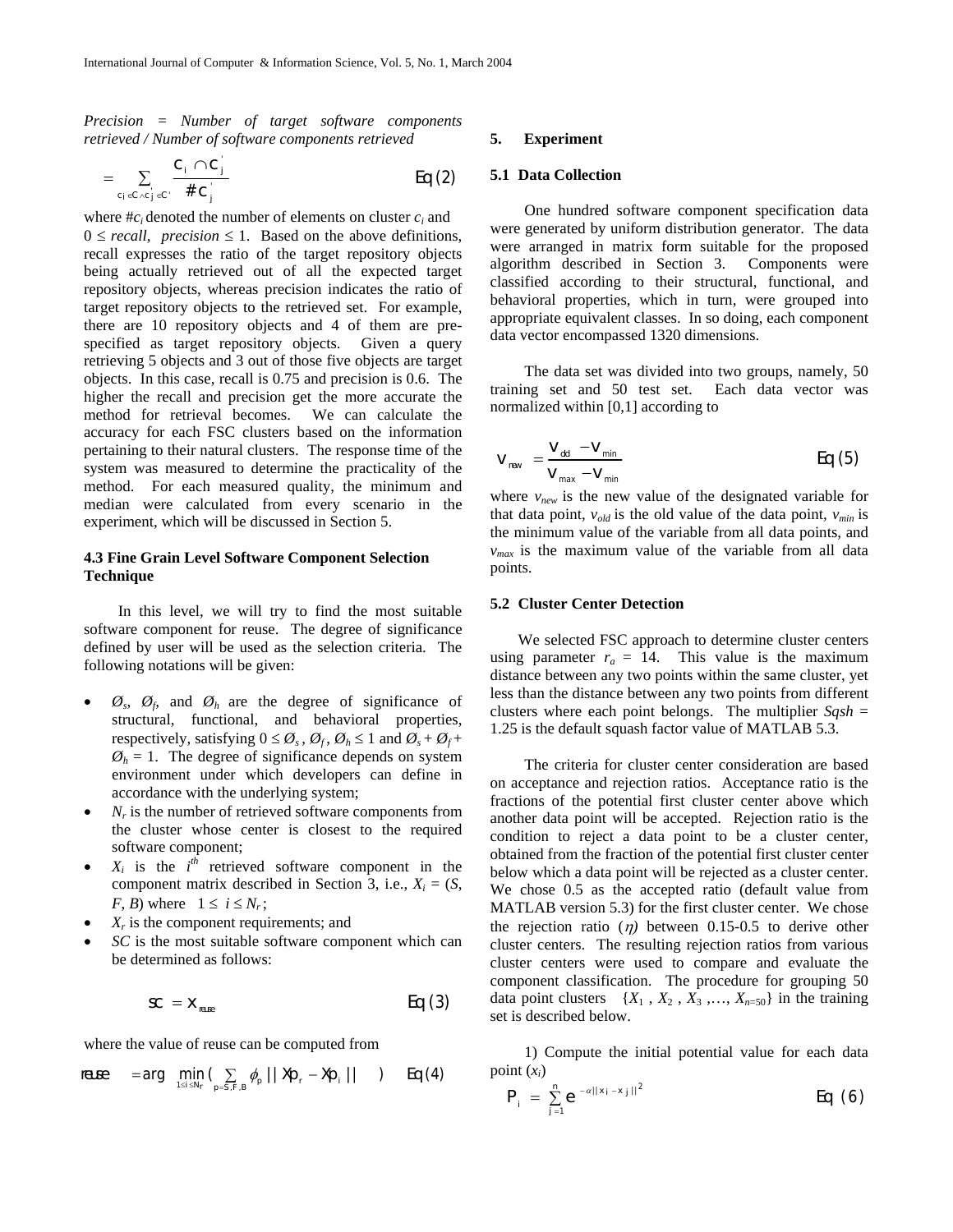where  $\alpha = 4/r_a^2$ 

|| . || is the Euclidean distance

 $r_a$  is a positive constant representing a normalized neighborhood data radius.

Any point falls outside this encircling region will have little influence to the potential point. The point with the highest potential value is selected as the first cluster center. This tentatively define the first cluster center.

2) A point is qualified as the first center if its potential value  $(P^{(1)})$  is equal to the maximum of initial potential value  $(P^{(1)*})$ 

$$
P^{(1)*} = \max_{i} (P^{(1)}(x_i))
$$
 Eq (7)

3) Define a threshold  $\delta$  as the decision to continue or stop the cluster center search. This process will continue if the current maximum potential remains greater than  $\delta$ .

δ *= (reject ratio)*× *(potential value of the first cluster center)*

where the rejection ratio  $(\eta)$  used in this work is 0.15-0.5, and  $P^{(1)*}$  is the potential value of the first cluster center.

4) Remove the previous cluster center from further consideration.

5) Revise the potential value of the remaining points according to the equation

$$
P_{i} = P_{i} - P_{k}^{*} e^{-\beta ||x_{i} - x_{k}^{*}||^{2}}
$$
 Eq (8)

where  $x_k^*$  is the point of the  $k^{th}$  cluster center,  $P_k^*$  is its potential value, and  $\beta = 4/1.25$  (*sash* \*  $r_a$ ).

6) For the point having the maximum potential value, calculate the acceptance ratio. If this value is greater than the predefined constant (0.5), the point is accepted to be the next cluster center. Otherwise, compute the rejection ratio. If the rejection ratio is greater than the predefined threshold  $(\eta = 0.15 - 0.5)$ , this point is accepted.

This procedure is repeated to generate the cluster centers until the maximum potential value in the current iteration is equal to or less than the threshold  $\delta$ . After applying the subtractive clustering, we get different cluster center numbers from 50 training patterns depending on different rejection ratios. We used these different cluster center numbers to compare and evaluate software classification results as show in Table 1-5.

#### **5.3 Evaluation**

From the 100 vector data participated in the experiment, we regulated the rejection ratio in the range of 0.15-0.5 to avoid high rejection rate, whereby yielding too many unclassified or misclassification of the above data.

We assessed the accuracy of FSC algorithm by measuring recall and precision performance. The derived centers were anticipated to correctly classify software components in repository into each group of its predefined equivalent classes. From the 50 training data sets with predefined 10 equivalent classes, we conducted 5 trials using the remaining 50 test data sets with different rejection ratio (η*)* groups (0.15-0.20, 0.25, 0.30, and 0.35-0.50) and used the derived cluster centers from each trial to calculate its recall and precision performance. The results can be interpreted as follows. Based on 0.15-0.20, 0.25, 0.30, and 0.35-0.50 rejection ratio  $(\eta)$  groups, the values of cluster centers so derived are 18, 15, 11, and 10. Table 1, 2, 3, and 4 show the recall and precision results of 0.15-0.20, 0.25, 0.30, and 0.35-0.50 rejection ratio  $(\eta)$  groups, respectively.

Table 5 shows the comparative results of all 4 rejection groups obtaining from FSC classification of software component being quite satisfactory. Note that recall performance suffers a slight drop due to the decreasing of rejection ratio (η*)*. There was, however, no fault classification in each equivalent class since the centers were closely located to their corresponding component groups. As such, retrieval was accomplished with relatively few attempts. The high number of centers selected from the 10 equivalent classes having 0.15-0.20, 0.25, and 0.30 rejection ratio  $(\eta)$  implied that there were more than one center in each equivalent class representing subgroup classification within each cluster, whereby yielding 98-100 % accuracy.

The above results were cross-validate with conventional statistical approach based on the same data sets. For welldispersed clusters of data, the proposed approach performed equally well as the conventional statistical approach. This is because the cluster center in the conventional statistical approach was derived from the member average dispersion, which was the same as that obtained from the proposed approach. As data point began to overlap across cluster boundaries, the proposed approach out-performed the conventional statistical approach in that some clusters could end up having more than one center representing smaller groups within the same cluster. More accurate classification was thus resulted.

## **5.4 Example of Fine Grain Selection**

We employed cluster centers from Table 1 to build a cluster index to enhance component searching and selection. Suppose X denotes a software component requirement matrix, which matches cluster center *SC19*, this cluster encompasses *SC16*, *SC17*, *SC18*, *SC19*, and *SC20*. Table 6 shows the results of most suitable software component selection from Equation 3 having different degrees of significance on structural, functional, and behavioral properties. Consequently, software developers can selectively apply the retrieved component or components that fit their respective purpose and application.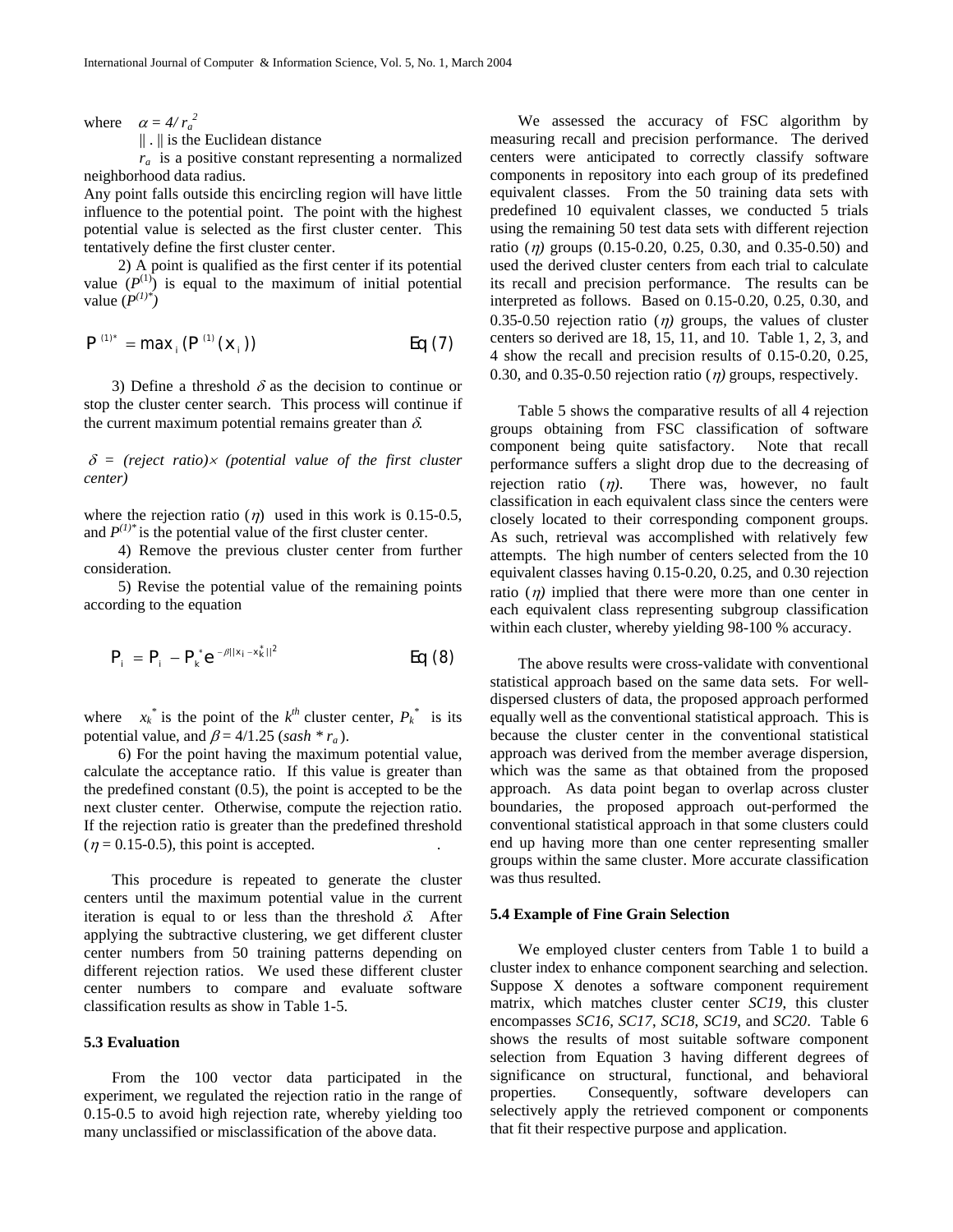| <b>Data Number</b><br><b>Selected as</b> | <b>Software Component Relevant</b> | tware Component RetrievedSof | Recall | <b>Precision</b> |  |
|------------------------------------------|------------------------------------|------------------------------|--------|------------------|--|
| <b>Cluster Center</b>                    |                                    |                              |        |                  |  |
| 1SC                                      | 5CS, 4CS, 3CS, 2CS, 1SC            | 1SC                          | 0.20   | 1.00             |  |
| 3SC                                      | 5CS, 4CS, 3CS, 2CS, 1SC            | 5CS, 4CS, 3CS, 2SC           | 0.80   | 1.00             |  |
| 6SC                                      | 10CS.9CS.8CS.7CS.6SC               | 7CS,6SC                      | 0.40   | 1.00             |  |
| 8SC                                      | 10CS.9CS.8CS.7CS.6SC               | 10CS, 9CS, 8SC               | 0.60   | 1.00             |  |
| 11SC                                     | 15CS, 14CS, 13CS, 12CS, 11SC       | 11SC                         | 0.20   | 1.00             |  |
| 12SC                                     | 15CS, 14CS, 13CS, 12CS, 11SC       | 12SC                         | 0.20   | 1.00             |  |
| 15SC                                     | 15CS.14CS.13CS.12CS.11SC           | 15CS.14CS.13SC               | 0.60   | 1.00             |  |
| 19SC                                     | 20CS, 19CS, 18CS, 17CS, 16SC       | 20CS, 19CS, 18CS, 17CS, 16SC | 1.00   | 1.00             |  |
| 22SC                                     | 25CS, 24CS, 23CS, 22CS, 21SC       | 25CS, 24CS, 23CS, 22CS, 21SC | 1.00   | 1.00             |  |
| 26SC                                     | 30CS, 29CS, 28CS, 27CS, 26SC       | 26SC                         | 0.20   | 1.00             |  |
| 28SC                                     | 30CS, 29CS, 28CS, 27CS, 26SC       | 30CS, 29CS, 28CS, 27SC       | 0.80   | 1.00             |  |
| 31SC                                     | 35CS, 34CS, 33CS, 32CS, 31SC       | 31SC                         | 0.20   | 1.00             |  |
| 33SC                                     | 35CS, 34CS, 33CS, 32CS, 31SC       | 35CS, 34CS, 33CS, 32SC       | 0.80   | 1.00             |  |
| 37SC                                     | 40CS, 39CS, 38CS, 37CS, 36SC       | 37CS, 36SC                   | 0.40   | 1.00             |  |
| 38SC                                     | 40CS, 39CS, 38CS, 37CS, 36SC       | 40CS,39CS,38SC               | 0.60   | 1.00             |  |
| 43SC                                     | 45CS, 44CS, 43CS, 42CS, 41SC       | 45CS, 44CS, 43CS, 42CS, 41SC | 1.00   | 1.00             |  |
| 46SC                                     | 50CS, 49CS, 48CS, 47CS, 46SC       | 46SC                         | 0.20   | 1.00             |  |
| 50SC                                     | 50CS, 49CS, 48CS, 47CS, 46SC       | 50CS, 49CS, 48CS, 47CS, 46SC | 0.80   | 1.00             |  |
|                                          | Average                            |                              | 0.56   | 1.00             |  |

|  |  | Table 1. Recall and Precision performance of 0.15-0.20 rejection ratio ( $\eta$ ) value |  |  |  |
|--|--|-----------------------------------------------------------------------------------------|--|--|--|
|  |  |                                                                                         |  |  |  |

## **Table 2. Recall and Precision performance of 0.25 rejection ratio** (η) **value**

| Data Number                                 | <b>Software Component Relevant</b> | <b>Software Component Retrieved</b> | Recall | <b>Precision</b> |
|---------------------------------------------|------------------------------------|-------------------------------------|--------|------------------|
| <b>Selected as</b><br><b>Cluster Center</b> |                                    |                                     |        |                  |
| 1SC                                         | 5CS, 4CS, 3CS, 2CS, 1SC            | 1SC                                 | 0.20   | 1.00             |
| 3SC                                         | 5CS, 4CS, 3CS, 2CS, 1SC            | 5CS, 4CS, 3CS, 2SC                  | 0.80   | 1.00             |
| 6SC                                         | 10CS.9CS.8CS.7CS.6SC               | 7CS,6SC                             | 0.40   | 1.00             |
| 8SC                                         | 10CS.9CS.8CS.7CS.6SC               | 10CS, 9CS, 8SC                      | 0.60   | 1.00             |
| 11SC                                        | 15CS, 14CS, 13CS, 12CS, 11SC       | 12CS, 11SC                          | 0.40   | 1.00             |
| 15SC                                        | 15CS, 14CS, 13CS, 12CS, 11SC       | 15CS, 14CS, 13SC                    | 0.60   | 1.00             |
| 19SC                                        | 20CS, 19CS, 18CS, 17CS, 16SC       | 20CS, 19CS, 18CS, 17CS, 16SC        | 1.00   | 1.00             |
| 22SC                                        | 25CS,24CS,23CS,22CS,21SC           | 25CS, 24CS, 23CS, 22CS, 21SC        | 1.00   | 1.00             |
| 26SC                                        | 30CS,29CS,28CS,27CS,26SC           | 30CS, 29CS, 28CS, 27CS, 26SC        | 1.00   | 1.00             |
| 28SC                                        | 30CS,29CS,28CS,27CS,26SC           | 30CS, 29CS, 28CS, 27CS, 26SC        | 1.00   | 1.00             |
| 33SC                                        | 35CS,34CS,33CS,32CS,31SC           | 35CS, 34CS, 33CS, 32CS, 31SC        | 1.00   | 1.00             |
| 37SC                                        | 40CS, 39CS, 38CS, 37CS, 36SC       | 36SC                                | 0.20   | 1.00             |
| 38SC                                        | 40CS, 39CS, 38CS, 37CS, 36SC       | 40CS, 39CS, 38CS, 37SC              | 0.80   | 1.00             |
| 43SC                                        | 45CS, 44CS, 43CS, 42CS, 41SC       | 45CS, 44CS, 43CS, 42CS, 41SC        | 1.00   | 1.00             |
| 50SC                                        | 50CS, 49CS, 48CS, 47CS, 46SC       | 50CS, 49CS, 48CS, 47SC, 46SC        | 1.00   | 1.00             |
|                                             | Average                            |                                     | 0.73   | 1.00             |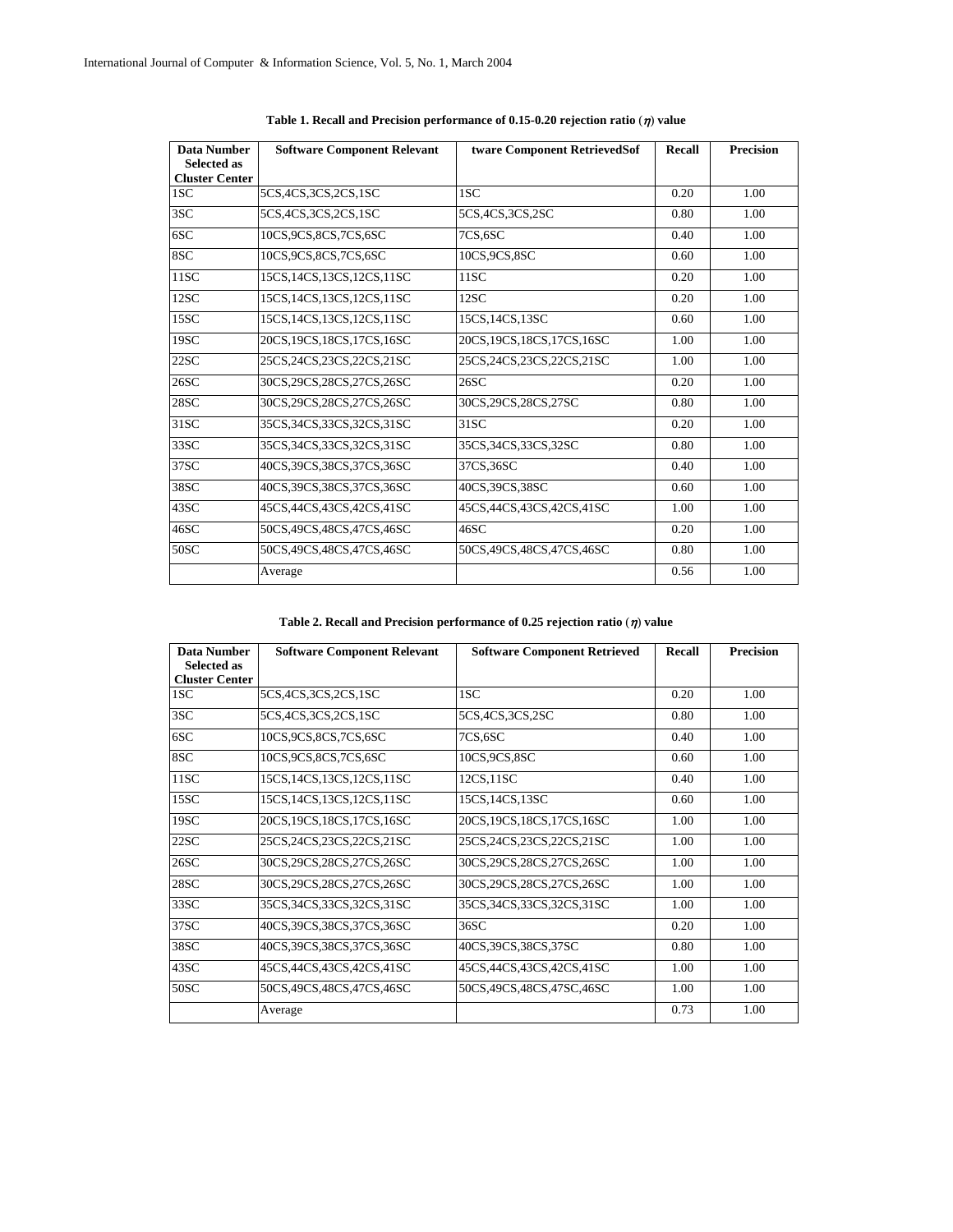| <b>Data Number</b><br><b>Selected as</b> | <b>Software Component Relevant</b> | <b>Software Component Retrieved</b> | Recall | <b>Precision</b> |  |
|------------------------------------------|------------------------------------|-------------------------------------|--------|------------------|--|
| <b>Cluster Center</b>                    |                                    |                                     |        |                  |  |
| 3SC                                      | 5CS, 4CS, 3CS, 2CS, 1CS            | 5CS, 4CS, 3CS, 2CS, 1SC             | 1.00   | 1.00             |  |
| 6SC                                      | 10CS.9CS.8CS.7CS.6SC               | 6SC                                 | 0.20   | 1.00             |  |
| 8SC                                      | 10CS.9CS.8CS.7CS.6SC               | 10CS, 9CS, 8SC                      | 0.60   | 1.00             |  |
| 15SC                                     | 15CS, 14CS, 13CS, 12CS, 11SC       | 15CS, 14CS, 13CS, 12CS, 11SC        | 1.00   | 1.00             |  |
| 19SC                                     | 20CS, 19CS, 18CS, 17CS, 16SC       | 20CS, 19CS, 18CS, 17CS, 16SC        | 1.00   | 1.00             |  |
| 22SC                                     | 25CS, 24CS, 23CS, 22CS, 21SC       | 25CS,24CS,23CS,22CS,21SC            | 1.00   | 1.00             |  |
| 28SC                                     | 30CS, 29CS, 28CS, 27CS, 26SC       | 30CS,29CS,28CS,27CS,26CS,7SC        | 1.00   | 0.83             |  |
| 33SC                                     | 35CS, 34CS, 33CS, 32CS, 31SC       | 35CS, 34CS, 33CS, 32CS, 31SC        | 1.00   | 1.00             |  |
| 38SC                                     | 40CS.39CS.38CS.37CS.36SC           | 40CS.39CS.38CS.37CS.36SC            | 1.00   | 1.00             |  |
| 43SC                                     | 45CS, 44CS, 43CS, 42CS, 41SC       | 45CS, 44CS, 43CS, 42CS, 41SC        | 1.00   | 1.00             |  |
| 50SC                                     | 50CS,49CS,48CS,47CS,46SC           | 50CS, 49CS, 48CS, 47CS, 46SC        | 1.00   | 1.00             |  |
|                                          | Average                            |                                     | 0.89   | 0.98             |  |

## **Table 3. Recall and Precision performance of 0.30 rejection ratio** (η) **value**

**Table 4. Recall and Precision performance of 0.35-0.50 rejection ratio (**η**) value** 

| <b>Data Number</b><br><b>Selected as</b><br><b>Cluster Center</b> | <b>Software Component Relevant</b> | <b>Software Component Retrieved</b> | Recall | <b>Precision</b> |
|-------------------------------------------------------------------|------------------------------------|-------------------------------------|--------|------------------|
| 3SC.                                                              | 5CS, 4CS, 3CS, 2CS, 1SC            | 5CS, 4CS, 3CS, 2CS, 1SC             | 1.00   | 1.00             |
| 8SC                                                               | 10CS.9CS.8CS.7CS.6SC               | 10CS, 9CS, 8CS, 6SC                 | 0.80   | 1.00             |
| 15SC                                                              | 15SC, 14CS, 13CS, 12CS, 11SC       | 15CS, 14CS, 13CS, 12CS, 11SC        | 1.00   | 1.00             |
| 19SC                                                              | 20CS, 19CS, 18CS, 17CS, 16SC       | 20CS, 19CS, 18CS, 17CS, 16SC        | 1.00   | 1.00             |
| 22SC                                                              | 25CS.24CS.23CS.22CS.21SC           | 25CS, 24CS, 23CS, 22CS, 21SC        | 1.00   | 1.00             |
| 28SC                                                              | 30CS, 29CS, 28CS, 27CS, 26SC       | 30CS, 29CS, 28CS, 27CS, 26CS, 7SC   | 1.00   | 0.83             |
| 33SC                                                              | 35CS, 34CS, 33CS, 32CS, 31SC       | 35CS, 34CS, 33CS, 32CS, 31SC        | 1.00   | 1.00             |
| 38SC                                                              | 40CS, 39CS, 38CS, 37CS, 36SC       | 40CS, 39CS, 38CS, 37CS, 36SC        | 1.00   | 1.00             |
| 43SC                                                              | 45CS, 44CS, 43CS, 42CS, 41SC       | 45CS, 44CS, 43CS, 42CS, 41SC        | 1.00   | 1.00             |
| 50SC                                                              | 50CS.49CS,48CS,47CS,46SC           | 50CS, 49CS, 48CS, 47CS, 46SC        | 1.00   | 1.00             |
|                                                                   | rageAve                            |                                     | 0.98   | 0.98             |

### **Table 5. Recall and Precision performance comparison**

| <b>Rejection Ratio</b> | Number of Center Selected | Recall | <b>Precision</b> |
|------------------------|---------------------------|--------|------------------|
| $0.15 - 0.20$          | 18                        | 0.56   | 1.00             |
| 0.25                   |                           | 0.73   | 1.00             |
| 0.30                   |                           | 0.89   | 0.98             |
| $0.35 - 0.50$          | 10                        | 0.98   | 0.98             |

**Table 6. Software Component Selection with Different Degree of Significance** 

| <b>Degree of Significance</b> |                   |                   | <b>Value Result of Each Software Component</b> |        |             |        |             | <b>The most Suitable Software</b> |
|-------------------------------|-------------------|-------------------|------------------------------------------------|--------|-------------|--------|-------------|-----------------------------------|
| <b>Structural</b>             | <b>Functional</b> | <b>Behavioral</b> | 16SC                                           | 17SC   | <b>18SC</b> | 19SC   | <b>20SC</b> | <b>Component for Reuse</b>        |
| 0.8                           | 0.1               | 0.1               | 4.2557                                         | 4.2310 | 3.9437      | 4.0837 | 4.3289      | 18SC                              |
| 0.1                           | 0.8               | 0.1               | 7.2205                                         | 7.3283 | 6.8682      | 6.8349 | 7.6845      | 19SC                              |
| 0.1                           | 0.1               | 0.8               | 1.5370                                         | 7.2779 | 7.2057      | 7.3666 | 7.4824      | 18SC                              |
| 0.3                           | 0.3               | 0.3               | 5.7028                                         | 5.6483 | 5.4049      | 5.4846 | 5.8461      | 18SC                              |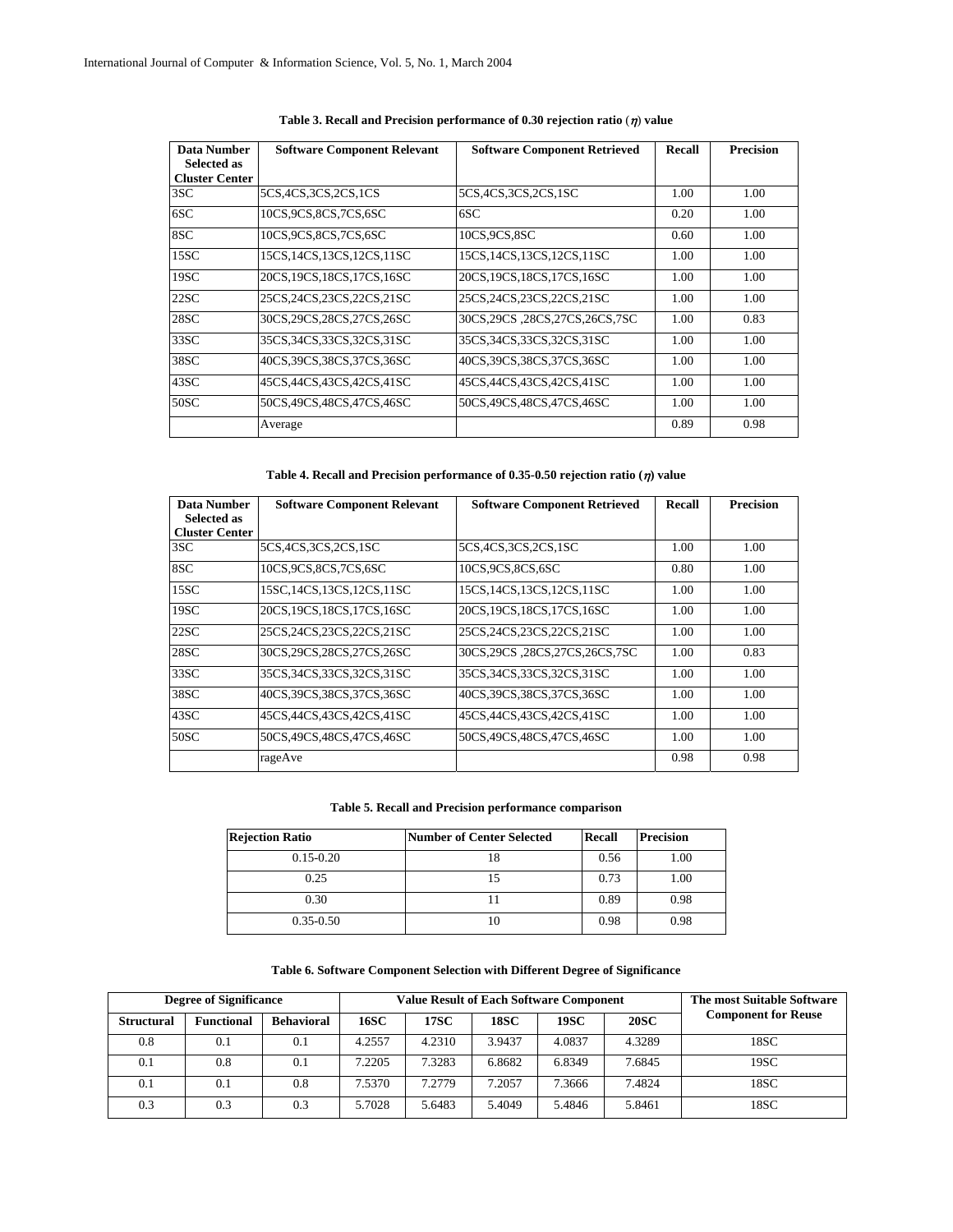## **6. Conclusion**

We have proposed two computational intelligent approaches to classify software components for effective archival and retrieval purposes, namely, fuzzy subtractive clustering algorithm and neural network technique. Component specifications are represented in matrix form to quantitatively organize these software artifacts for subsequent applications. Components were indexed based on the cluster centers so obtained. As such, subsequent reference and retrieval could be carried out efficiently through this indexing mechanism. We also conducted an experiment to assess the validity of the proposed approach, which turned out to be quite satisfactory.

We envision in our future work concerning software certification process to benefit from this rigorous formulation that will eventually be incorporated as part of the machine learning research endeavor. As a consequence, pervasive use of software components in the same manner as their hardware counterparts, as well as the ultimate COTS application, can be realized.

#### **Acknowledgements**

We would like to express our appreciate Prof. Dr. Chidchanok Lursinsap, Ms. Atchara Mahaweerawat, Mr. Khamron Sunat, Mrs. Wiphada Wettayaprasit of AVIC at Chulalongkorn University for their insight and constructive suggestions of our paper.

## **References**

- [1] W. Pedrycz, "Computational Intelligence as an Emerging Paradigm of Software Engineering", in *Proc. the Fourteenth International Conference on Software Engineering and Knowledge Engineering*, 2002, pp.7-14.
- [2] S. Nakkrasae, and P. Sophatsathit, "Formal Approach for Specification and Classification of Software Components", in *Proc. the Fourteenth International Conference on Software Engineering and Knowledge Engineering*, 2002, pp.773-780.
- [3] S. Haykin, "*Neural Network*", Prentice Hall, pp.256-312, 1999.
- [4] E. Ostertag, J. Hendler, R. P. Diaz, and C. Braun, "Computing similarity in a reuse library system: An AI Base Approach", *ACM Trans. Software Engineering and Methodology*, pp. 205-228, 1992.
- [5] A. M. Zaremski, and J. M. Wing, "Specification matching software components", in *the 3rd ACM SIGSOFT Symposium on the Foundations of Software Engineering*, 1995.
- [6] D. E. Perry, and S. S. Popovitch, "In quire: Predicate-Based Use and Reuse", in *Proc. the 8th Knowledge-Based Software Engineering Conference*, 1993, pp. 144-151.
- [7] S. A. Ehikioya, "A formal model for the reuse of software specifications", in *IEEE Canadian Conference on Electrical and Computer Engineering*, Volume: 1, 1999, pp. 283-288.
- [8] J. J. Jeng, and B. H. C. Cheng, "Using formal methods to construct a software library", in *Proc. 4th European software Engineering Conference, Lecture Notes in Computer Science*, 1993, pp.397-417.
- [9] J. J. Jeng, and B. H. C. Cheng, "A formal approach to using more general components", in *Proc. the 9th Knowledge-Based Software Engineering Conference*, 1994, pp. 90-97.
- [10] P. Devanbu, R. J. Brachman, P. G. Selfridge, and B. W. Ballard, "LaSSIE: A knowledge-base software assistant", *Communications of the ACM*, pp. 34-49, 1991.
- [11] R. S. Pressman, "*Software Engineering, A Practitioner's Approach*", 4<sup>th</sup> Editon, New York:McGraw-Hill, 1997.
- [12] S. M. Charters, C. Knight, N. Thomas and M. Munro, "Visualization for informed decision making; Form code to components", in *Proc. the Fourteenth International Conference on Software Engineering and Knowledge Engineering: SEKE'02*, 2002, pp.765-772.
- [13] A. Baraldi, and P. Blonda, "A survey of fuzzy clustering algorithms for pattern recognition Part 2", *IEEE Trans. Systems, Man, and Cybernetics-Part B: Cybernetics,* Vol. 29 No.6, 1999.
- [14] S. Chiu, "Method and Software for Extracting Fuzzy Classification Rules by Subtractive Clustering", in *Fuzzy Information Proceeding Society, Biennial Conference of the North American*, 1996, pp. 461-465.
- [15] P. Eklund, L. Kallin and T. Riissanen, "*Fuzzy Systems*", Lecture notes prepared for courses at Department of computing Science at Aumea University, Sweden, February, 2000.
- [16] H. Mili, F. Mili, and A. Mili, "Reusing software: Issues and research directions", *IEEE Trans. Software Eng.,* pp. 528-562, 1995.
- [17] I. King, and T. K. Lau, "Performance analysis of clustering algorithm for information retrieval in image databases", *International Joint Conference on IEEE World Congress on Computational Intelligence*, 1998, pp.932-937.